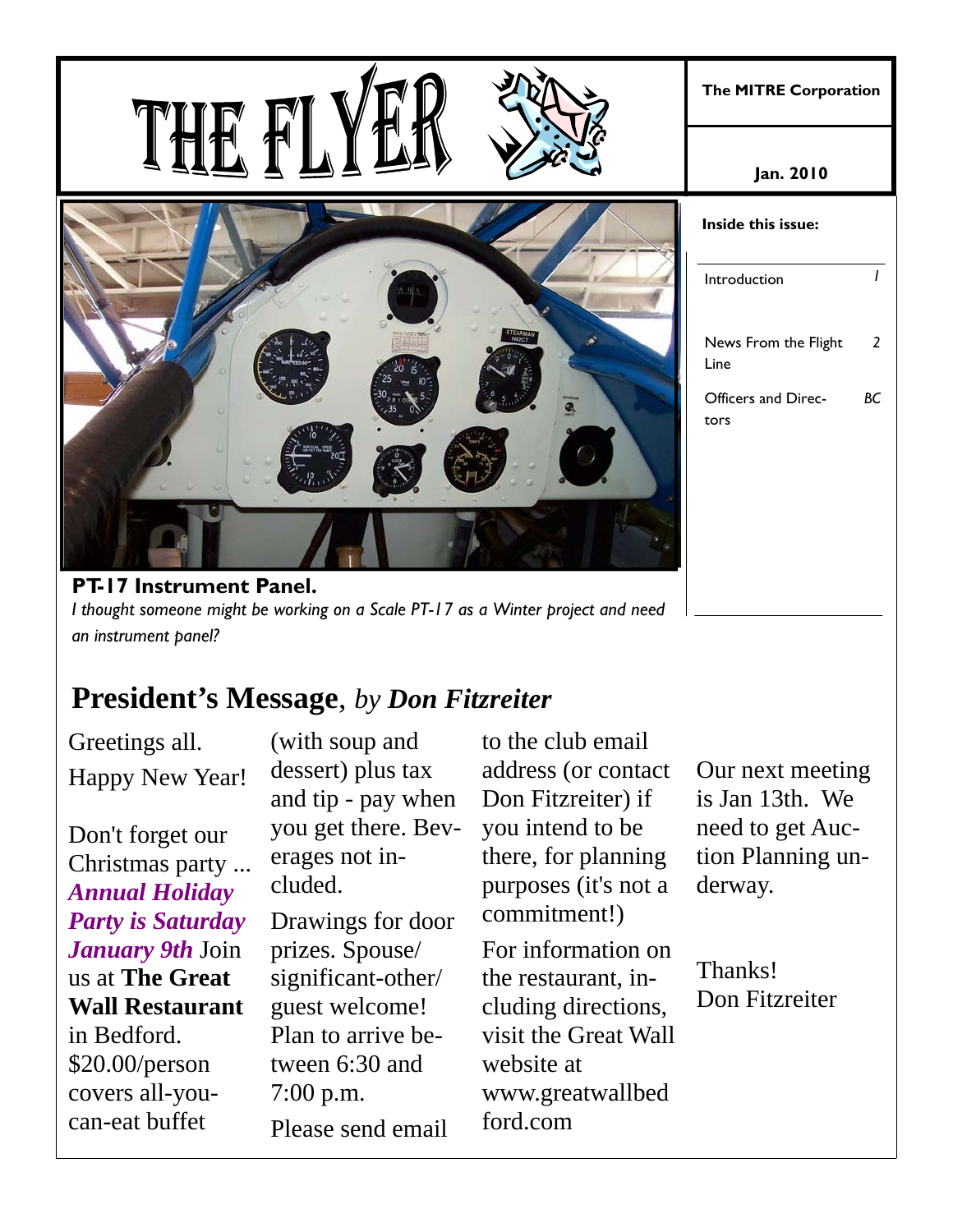

### Page 2 and 2 and 2 and 2 and 2 and 2 and 2 and 2 and 2 and 2 and 2 and 2 and 2 and 2 and 2 and 2 and 2 and 2 and 2 and 2 and 2 and 2 and 2 and 2 and 2 and 2 and 2 and 2 and 2 and 2 and 2 and 2 and 2 and 2 and 2 and 2 and 2

### **News From the Flight Line** *by Jim Orsborn*

#### **No News**

 Okay, so this has got to be the coldest start to a Winter in a number of years. I've seen a few diehards at the field, but it seems like the weather has been too cold, wet or windy almost every day.

#### **Pull-Pull Rigging**

 So now that we've established that there is nothing new at the field, how about having a discussion about How To Setup Pull-Pull Rigging on your winter project.

#### **What and Why**

 So the first question is what exactly is a Pull-Pull Setup and why should it be considered.

 Well anyone who has set up a Trainer is familiar with a standard push rod control linkage from your servo to the control surfaces. Well technically this is called a Push-Pull

setup, because the rod will push the control surface in one direction and then pull the surface in the opposite direction.

 One major disadvantage of a push rod is that even a very stiff rod needs to be carefully braced or else it will bend when it is pushing on the control surface. Any noticeable bend in the control rod will result in limited deflection of the control surface. This is probably not a problem on a trainer, but it is less than desirable on a real performance airplane.

 So a Pull-Pull setup overcomes the bent rod problem by using a pull action to move the control surface in both directions.

#### **Simple Example**

 The following drawing shows a very simple Pull-Pull setup. The dia-



#### **Simple Pull-Pull Setup**

gram shows two control horns (one on each side of the control surface) and a pull cable from the control surface to opposite sides of the servo control horn.

 So using this configuration, one side of the servo will pull the elevator surface up, while the other side of the servo horn will pull the elevator surface down — That's Pull Up and Pull Down. Sounds pretty easy; so what are the problems and why are Pull-Pull setups hard to do correctly?

#### **Pull-Pull Geometry**

 I don't want to make the discussion too complicated, but the key to a working Pull-Pull setup is a good understanding

of the geometry involved.

 When the servo control horn moves, the increased tension on the pull side should cause the control surface to follow. Wind over the control surface will keep the pull line tight, but problems will arise if the second line gets too tight (and causes binding) or becomes slack and is not ready to pull the surface back to a neutral position.

 Looking at the diagram above, there will be no problems with the setup as long as both pull lines are the same length, and the servo arm and control horns are the same width — a parallelogram.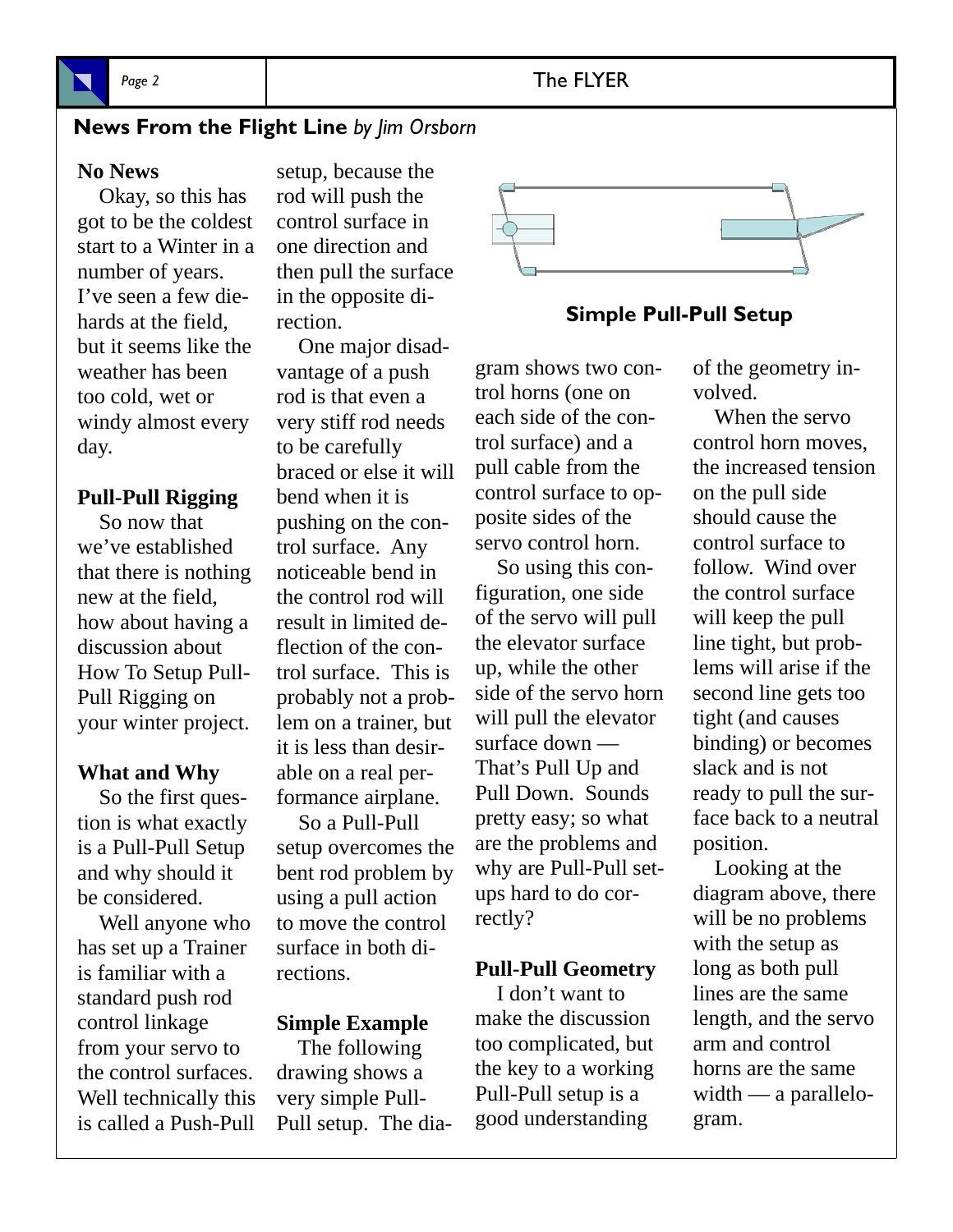

#### **Introduction**

 Let's start with a review of the basic single pushrod setup shown at the top of the page. A couple fine points to consider.

 Futaba servo contol arms have an odd number of spines so the angle of the arm can be changed by simply flipping it 180 degrees on the servo. Pick the one that makes the arm perpendicular to the servo. Then use the radio sub trim to set the neutral position.

 At the control surface, make sure that the linkage point is on the hinge line.

#### **Control Movement**

 The left side of the drawing shows how

the servo linkage should be set up for low rate control movement. By using an inside hole at the servo, there is very little movement as the servo rotates around the neutral position. This limited movement is even further advanced by using an outside hole at the control surface. In this diagram, the control surface appears to move only about half as much as the servo.

 On the right side of the drawing, the servo connection has been moved to the far outside hole. Looking at the movement example,

#### **Single Pushrod Setups**

one can see that the control rod will have a much greater movement over the same rotation of the servo arm. At the control surface, the attachment is made at the inside hole, again causing a greater movement of the surface for the same displacement of the control rod. So the net effect is that the same rotation of the servo control horn will result in a much greater movement of the control surface.

 Most radio systems suggest that their servos operate at maximum efficiency if they travel approximately plus

and minus 60 degrees around the neutral point. They also suggest that the specified torque is measured at a point about 1 inch out from the servo spine.

 From these numbers, it is easy to see where a trainer will always be using a low rate setup to try and utilize the full 60 degree movement while keeping the control surface movement down to maybe 10 to 15 degrees.

#### **Suggestion:**

 Don't use a high rate setup and then try to use your radio's end point adjustment to tame the flight characteristics.